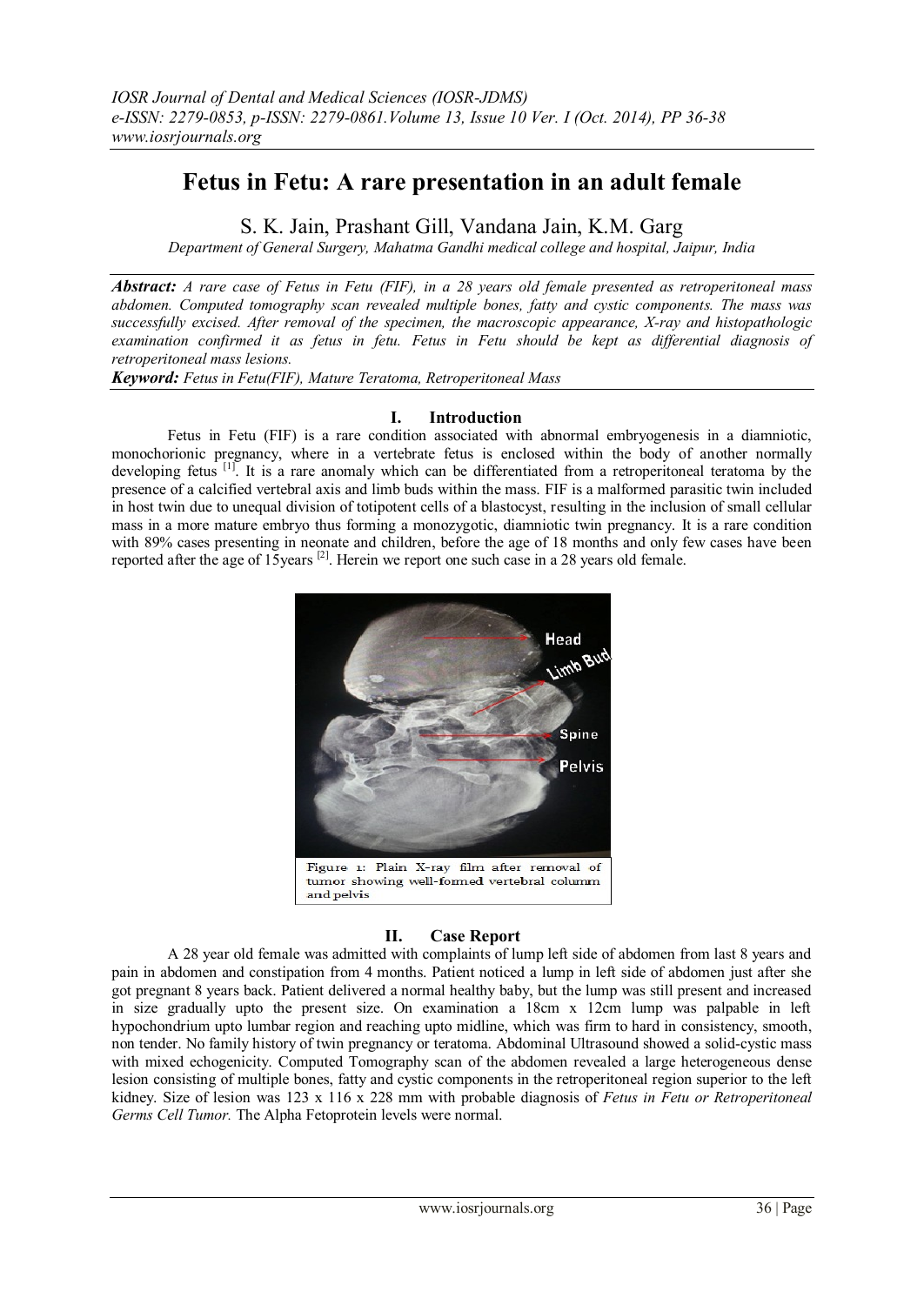

On exploration, there was a well encapsulated mass occupying the left side of the retroperitoneal space, extending from the left hypochondrium to left iliac region and upto the midline, pushing body and tail of pancreas anteriorly (at the middle of tumor) kidney was pushed to left iliac fossa. With meticulous dissection the descending colon was mobilized medially, the pancreas pushed upward towards the splenic flexure, left kidney with vascular pedicle downwards, then the mass was removed. On examination the tumour content consisted of one litre of yellow coloured fluid and incomplete anencephalic fetus weighing 5.5kilograms. The rest of solid area composed of fibro-fatty muscular tissue, cartilage, marrow element*(Bone marrow)* and cyst lined by benign epithelial cells with focal areas of calcification. Patient tolerated the procedure well and was healthy when seen at 3 months follow-up.

### **III. Discussion**

Fetus in fetu is a rare condition occurring once in 500,000 deliveries<sup>[3]</sup>. It is a parasitic monozygotic tumor predominantly found in neonates and children. Fetus in fetu presents as a lump in the abdomen (70%) and the retroperitoneal space is the commonest site (80%). Other rare sites include sacro-coccygeal region, intracranial, thorax, pelvis and the scrotum. Late presentation at the age of 28 years in the present case may be due to a dormant fetus which started growing under the influence of a host pregnancy. Computed Tomography scan is the most reliable diagnostic imaging showing fat collection around the central bony structures [4]. However, rarity of presentation at a later age may lead to the pre-operative misdiagnosis as Retroperitoneal Teratoma.

Single parasitic fetus is the commonest presentation (88%), multiple fetus ranging from 2-5 have also been reported. The present fetal size was 23 cm x 12 cm, the reported size varies between 4cm and 24 cm. The fetal weight varies between 1.2 kg and 1.8 kg, and it was 5.5 kg in this present case. Visualization of the vertebral column and limbs on imaging, gross, and histo-pathological examination confirms the diagnosis. This fulfills the "Willis criteria" which stresses much in turn is an advanced primitive streak stage [5].



Figure 3: Computed Tomography of abdomen illustrating Fetus in Fetu